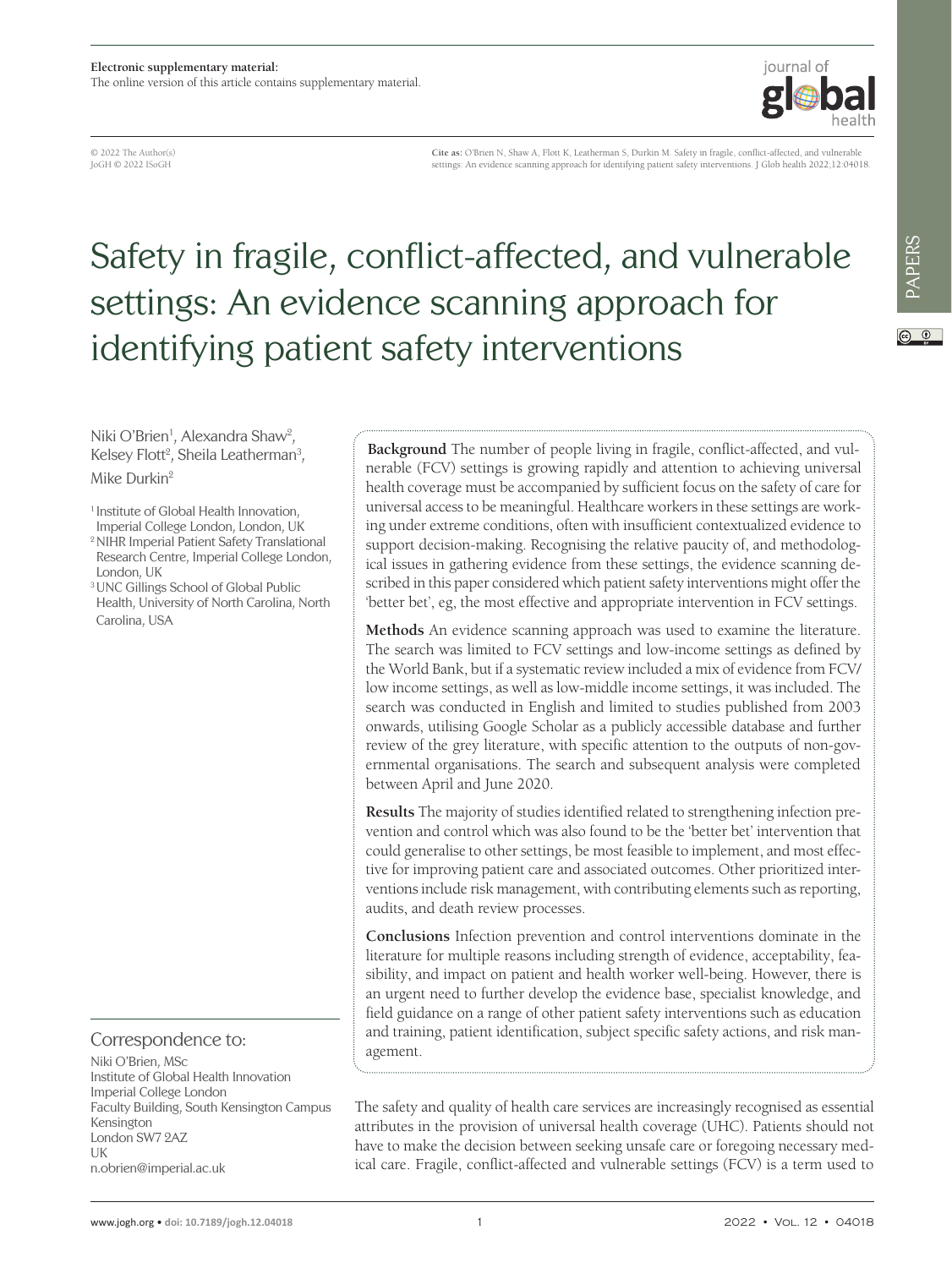describe a range of situations including 'humanitarian crises, ongoing disruption to public services, significant armed conflict, extreme adversity, or acute, protracted or complex emergencies' [[1\]](#page-7-0). Health systems in these settings suffer from grave challenges with patient outcomes compromised by inadequate funding and infrastructure, staff shortages and lack of sufficient specialised clinical skills, amidst insecure and unsafe conditions for patients and workers. In addition to these, health systems in these settings often lack adequate governance and health care services may be provided without oversight or regulation of care [[2\]](#page-7-1).

Approximately 2 billion people globally live in FCV settings, with nearly 50% of the global poor expected to live in these settings by 2030 due to widespread political instability, conflict, the impact of climate change and most recently, the COVID-19 pandemic which is having a profound impact on health systems and economies around the world [\[3](#page-7-2)]. Historically, the focus in these settings has been on providing UHC, however the vulnerability of people in FCV settings makes the quality and safety of the care they receive even more crucial [\[2](#page-7-1)]. Reducing avoidable harm is a critical challenge in such settings, where, for example, it is estimated that 60% of preventable maternal deaths globally take place [\[4\]](#page-7-3). The World Health Organization (WHO) has recently published several reports with implications for patient safety in FCV settings, including a technical package with tools and resources on quality of care in fragile, conflict- affected and vulnerable settings [\[4](#page-7-3)], and the Global Patient Safety Action Plan 2021-2030[5]. To improve the safety and quality of care in these settings, urgent action must also be taken to identify and implement evidence-based interventions. Systematic implementation of these interventions should include those aiming to reduce avoidable harm suffered from health care in these settings.

Those working in FCV settings face formidable challenges to their time and resources, having to make considered, often rapid and pressured, decisions and need to be guided by some form of evidence base to improve the safety of care provided. Provision of a pragmatic evidence base is required to move beyond traditional scientific or academic models due to the challenges in carrying out research in these settings. Further, applying a rigorous, highly academic standard of evidence may not be uniformly possible due to the lack of rigorous research to date [\[6\]](#page-7-4). However, and importantly, patients in FCV settings are known to be at increased risk for harm and therefore, the best evidence currently available should be made accessible to inform health care delivery in real time [\[6\]](#page-7-4).

Strategic objective six of seven identified in the WHO Action Plan is to "Ensure a constant flow of information and knowledge to drive mitigation of risk, a reduction in levels of avoidable harm and improvements in the safety of care" [\[5](#page-7-5)]. To provide some progress towards the evidence base and increase information and knowledge, the evidence scanning approach described in this paper provides some initial information as to which interventions may be most effective for improving the safety of care, providing a first step towards building future models for safer care. Notably, evidence scanning should not be considered a standalone or long-term approach to assessing the effectiveness in FCV settings, but rather a pragmatic, interim approach, as global research and health policy stakeholders work towards developing robust and varied methods of evidence production and dissemination in FCV contexts.

The objectives of this study are (1) to review and appraise evidence on an area of patient safety interventions in FCV settings through an evidence scanning approach and; (2) to evaluate the limitations of this approach to inform future refinement.

## **METHODS**

#### Evidence scanning approach

Assessing the quality and safety of health care provided in FCV settings is an emerging field. Research thus far has been relatively unable to use robust methods of evaluation in these complex conditions. However, evidence scanning can provide initial insights into those interventions that may be most useful for improving patient care and reducing avoidable harm. The patient safety interventions utilised for this scanning process were developed through a process of literature review, expert consultation and are explained in the recent WHO publication Quality of care in fragile, conflict-affected, and vulnerable settings: Taking action [[4\]](#page-7-3). The report recommends five intervention areas, one of which focused on reducing harm to patients and populations, which, reinforced with other research, and further developed was refined as 'Reduce avoidable harm' [\[7](#page-7-6)]. This was expanded into four priority areas of intervention: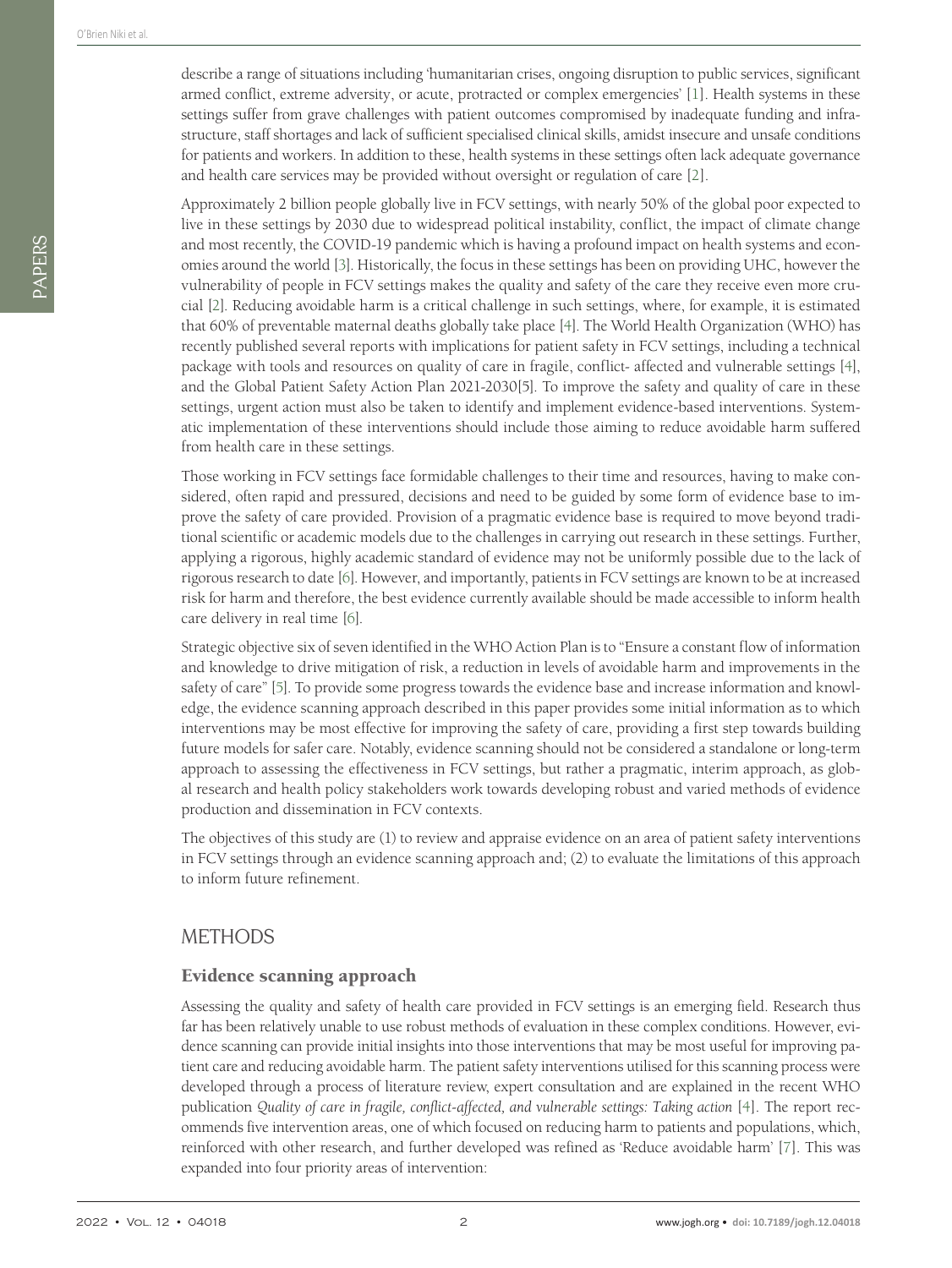- Strengthen infection prevention and control (ICP),
- Implement priority patient safety interventions at the point of care,
- Provide hands on patient safety training to health care workers,
- Introduce a context-specific risk management tool.

The evidence scanning approach aimed to provide an initial first step towards considering future models for safer care in FCV settings through developing evidence tables of patient safety interventions for FCV settings using a rapid structured review. The 'Reduce avoidable harm' intervention area was selected by the research team as the intervention area to narrow and focus the search to trial the evidence scanning approach and most relevant to their expertise. This particular intervention also had the advantage of being described in detail in the publication (Box 12) [\[4\]](#page-7-3), making the scope of the search more clearly defined. "Reduce avoidable harm" is further highlighted in the simple gap analysis outlined in *Quality of care in fragile, conflict-affected, and vulnerable settings: Tools and Resources Compendium* as one of two intervention areas where resources exist (in some cases with partial gaps) across all of the sub-intervention areas, which may have facilitated a greater likelihood of research or evidence gathering activities being undertaken to appraise these sub-intervention areas and/or associated tools and resources.

#### Data sources and search

The search and subsequent analysis were completed between May and June 2020. The search included studies reported in English. Google Scholar was searched as a publicly available and accessible database, which contains more grey literature that is not held in traditional academic databases. Additional scanning of the grey literature, particularly the outputs of non-governmental organisations (NGOs) such as Médecins Sans Frontières (MSF), was also undertaken by the researchers. Search terms were developed using the 2019 list of low- and lower-middle income countries (LMICs) as defined by the World Bank Country and Lending Groups [\[8\]](#page-8-0). The search focused on FCV and low-income settings but if a systematic review, included low-middle income settings (eg,, Bangladesh, Kenya, Honduras, Nigeria, Pakistan, Timor Leste, West Bank/Gaza, etc.), it was considered. An upper- middle-income country such as Iraq was also included if it was an FCV setting. Search terms for the four sub-intervention areas were developed by the researchers and agreed prior to the search being undertaken by two researchers (AS and NO).

#### Study selection

Studies published from 2003 onwards were reviewed. The search aimed to find the most robust articles in the field, defined as those in a Cochrane review, in peer-reviewed journals with impact, outcome or output data and significance of findings reported. However, the results included were not limited to this. Given the lack of depth and breadth of evidence on the topic of patient safety interventions, specifically interventions to reduce avoidable harm, in FCVs, it was necessary to consider studies which attempt to assess the evidence for an intervention even where this may not be as robust as wished. As such, we included interventions where a minimal number of studies were identified, studies which suggested that an intervention may have potential, and those in which the evidence was less robust.

Two researchers independently searched the selected databases and grey literature across the sub-interventions. The titles and abstracts of articles obtained from the searches were reviewed for relevance to the topic. Papers and reports that did not focus on any of the four sub-intervention areas, or did not meet the country or setting criteria described previously, were excluded. The researchers met to review the full text of selected documents to determine the categorisation of the evidence, where there was a lack of clarity on which sub-intervention the evidence was most applicable to (eg, whether a paper focused on a handwashing intervention should be listed as a point of care intervention or an infection or prevention control intervention).

#### Adopting a "better bets" approach to evidence scanning

The intention of the second phase of the evidence review was to both define the interventions with an evidence-base alongside determining what we assessed to be 'better bet' interventions for FCV settings. What do we mean by a "better bets" approach? As academics, we understand and appreciate the need for rigorous and evaluative evidence reviews. However, we must also recognize that life and death decisions are constantly being made by policymakers, managers, and frontline providers in FCV settings, often handicapped by inaccessible and incoherent evidence even where directional evidence exists; inadequate resources, infrastructure, and skills to operationalize. Therefore, the existing evidence base needs to be assessed to identify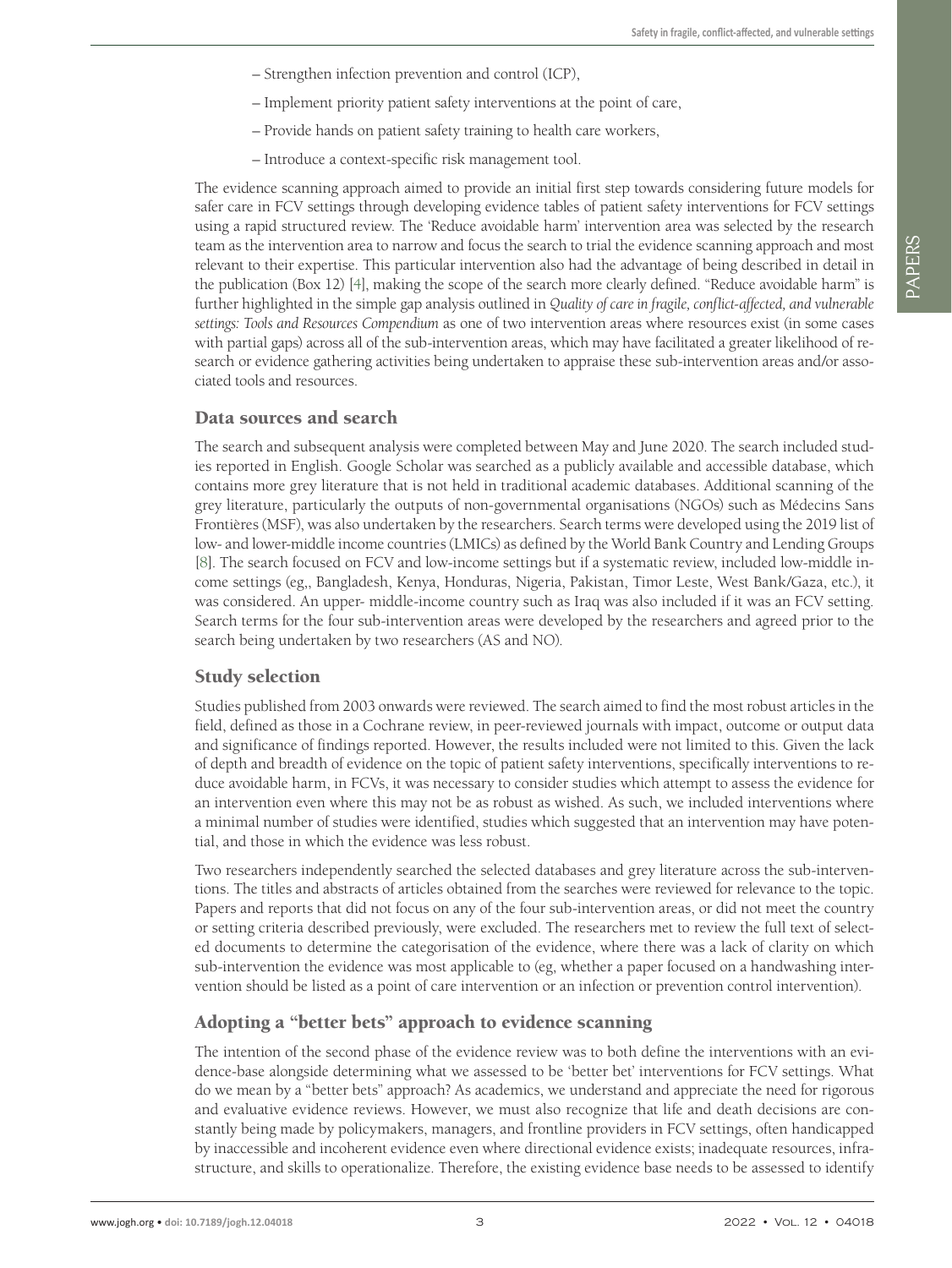PAPERS

which might be "better bet" interventions to be implemented in austere and adverse health care settings. In this content a "better bets approach" describes the formal and systematic assessment of the existing evidence base to identify interventions most useful and feasible to implement in FCV settings. We acknowledge that the "better bets" approach is a novel method to assess which interventions may be most effective in implementation, summarising the associated biases in the limitations section, but intend to develop the approach and scoring system through further research.

Following completion of the evidence scans, a better bets scoring system was conducted, utilising four criteria as outlined in **[Table](#page-3-0) 1.** "Generalizability of the studies' evidence" refers to the extent to which findings can be extrapolated to similar settings[\[9\]](#page-8-1). "Feasibility of implementation" addresses whether the interventions are practical and appropriate in the existing or another setting, which is important to establish prior to embarking on implementing a relatively large-scale intervention. "Positive results" as a criterion is important as the literature scan was conducted to find evidence where patient safety interventions were shown to be effective and/or beneficial in some way, especially for FCV settings. Including "positive results" rather than "effectiveness" as a criterion was based on logical rationale, however the limitation is that the rapid evidence scan did not search for the complete universe of articles on the subject, which would encompass a better balance of evidence on what works and what does not work. "Representativeness" refers to the focus on interventions relevant to FCV contexts and health care settings. A single sub-intervention (eg,, ICP) with evidence only representing one health care setting or country, for example, would score lower than an intervention with positive results across multiple countries and/or health care settings. Studies in multiple settings/countries were considered by the authors to be more representative of resource constrained conditions in FCV settings as the interventions were assessed in a range of relevant environments. Again, the limitation of assessing representativeness from results of the rapid evidence scan is that the studies we selected are not necessarily representative of all studies in FCV and low-income settings and thus may be subject to bias.

<span id="page-3-0"></span>

| Table 1. Definitions of the better bets criteria |  |  |  |  |
|--------------------------------------------------|--|--|--|--|
|--------------------------------------------------|--|--|--|--|

| <b>CRITERIA</b>                           | <b>DEFINITION</b>                                                                                                                                                                                                                                                                                                                                                                   |
|-------------------------------------------|-------------------------------------------------------------------------------------------------------------------------------------------------------------------------------------------------------------------------------------------------------------------------------------------------------------------------------------------------------------------------------------|
| Generalisability of the studies' evidence | The possibility of extending the research findings from the settings in the identified studies<br>to the wider population and FCV settings, including countries, health care settings, medical<br>specialties, and staff groups.                                                                                                                                                    |
| Feasibility of implementation             | The ease and likelihood that the intervention could be applied, focusing on practicality and<br>evaluation of required resources in assessing the feasibility of implementing each interven-<br>tion in real-world, lived FCV settings.                                                                                                                                             |
| Positive results                          | The effect of interventions specifically on health outcomes. Considered to be a range of rec-<br>ognised change measures in sub-interventions, including numeric change, or in qualitative<br>studies a consideration by staff members of a shift in culture or understanding of importance<br>of patient safety.                                                                   |
| Representativeness                        | Consideration of how reasonably representative the studies were across FCV settings, includ-<br>ing facility types, and geographical settings; eg, studies conducted solely in FCV settings, or<br>covered a variety of geographical areas, some or all of which were FCV settings, given higher<br>scores than those conducted in non-FCV settings only, or one geographical area. |

FCV – fragile, conflict-affected, and vulnerable

The scoring took place in June 2020. Three reviewers, Niki O'Brien (MSc), Alex Shaw (MSc), and Mike Durkin (FRCA, FRCP, DSc), independently examined each intervention evidence table and applied these four criteria based on a rating scale of 0,1 or 2. Each reviewer independently scored each intervention against these criteria and then scores were totalled to a maximum of 8 points. Comparing the scores, a discrepancy of 2 or more points was considered disagreement. In such cases each reviewer's rationale for giving the score was presented and each reviewer was able to adjust their score if they considered it necessary based on the rationales presented. The scores were then averaged to produce a mean score. A score of 7 or 8 was anticipated to be a reasonable threshold to identify better bets. The fact that this threshold was not attained cannot be judged as a conclusive assessment of the merit of the interventions but rather may be indicative of the quality and quantity of studies.

#### Role of the funding source

This work was supported via the NIHR Imperial Patient Safety Translational Research Centre, Institute of Global Health Innovation, alongside input from the UNC Gillings School of Public Health. No other funding sources were utilised.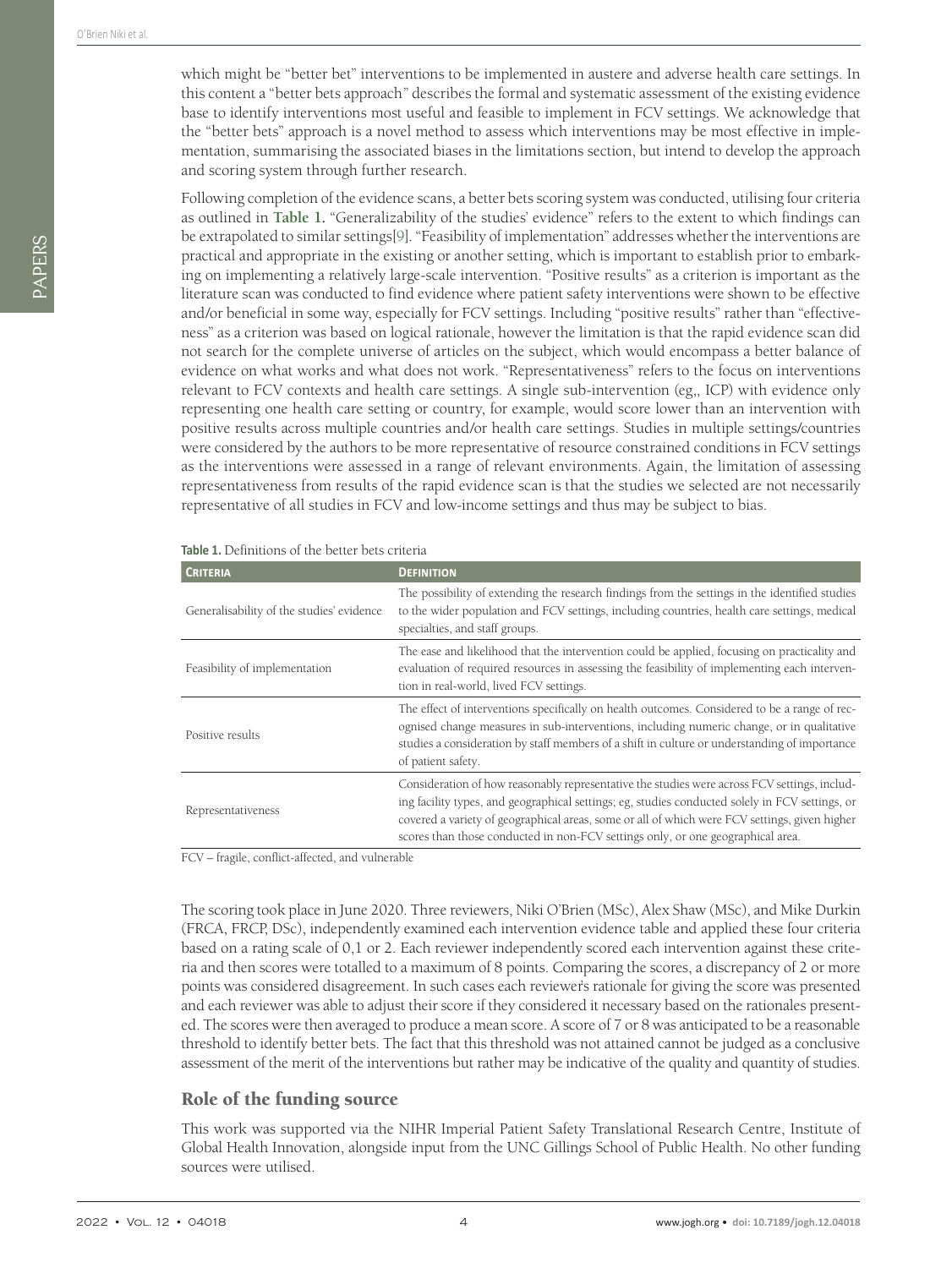# RESULTS

The evidence scanning process resulted in 34 studies being identified across each of the four 'reduce avoidable harm' interventions (see full list in Tables S1-S4 in the **Online [Supplementary](#page-7-7) Document**) [\[10-](#page-8-2)[43](#page-9-0)]. The studies were predominantly carried out in LMICs rather than FCVs. Seven studies were identified as having taken place in a country categorised within the World Bank Harmonized List of Fragile Settings:

<span id="page-4-0"></span>

|           | YEAR OF PUBLICATION TOTAL NUMBER OF PUBLICATIONS (N) |
|-----------|------------------------------------------------------|
| 2010      |                                                      |
| 2011-2015 |                                                      |
| 2016-2020 | 27                                                   |
| Total     | 34                                                   |

Democratic Republic of Congo, Kiribati, Kosovo, Papua New Guinea, Republic of Congo, Solomon Islands and Sudan. There was a noticeable trend in the year of publication with most studies found published after 2016, with a limited number published between 2011-2015 as seen in **[Table](#page-4-0) 2**, marking the recent nature of the growth in this area of research.

The most articles were found related to the broad categories of interventions for strengthening infection prevention and control  $(N=12)$ , followed by providing hands on patient safety training to health care workers (N=9) and introduction to a context-specific risk management tool (N=7). Notably, the fewest number of studies were found for the implementation of interventions to reduce avoidable harm at the point of care (N=6). There were some challenges in the categorisation of interventions related to training. While the majority of interventions related to training were found in the search for hands on patient safety training for health care workers (and subsequently recorded as interventions in this category), interventions that partly or wholly relied on training were also found and reported in searches for the other priority areas. Of these, five studies reported training interventions in the strengthening ICP priority area, two studies reported training as interventions categorised under point of care and one study utilised training as a risk-management tool intervention. The results were organised and described to outline the sub-interventions, methodology and the results and outputs. The interventions tables developed from the evidence scanning are shown in Tables S1-S4 in the **Online [Supplementary](#page-7-7) Document**.

## Better bets results

After the better bets scoring was totalled, none of the interventions evaluated for 'reducing avoidable harm' yielded an average score of 7 or 8 as seen in **[Table](#page-4-1) 3**. Although none of the interventions reached the threshold of inclusion in the better bets list, infection prevention control was the intervention that was considered to hold the most promise as a better bet for patient safety intervention for reducing avoidable harm in FCV settings. The conclusion from this process was that more research was needed to know which interventions would be most effective in this environment.

| <b>INTERVENTION</b>                            | <b>SCORER 1</b> | <b>SCORER 2</b> | <b>SCORER 3</b> | <b>AVERAGE SCORE</b> |
|------------------------------------------------|-----------------|-----------------|-----------------|----------------------|
| Infection prevention control                   |                 |                 |                 | 6.33                 |
| Priority Interventions at the Point of Care    |                 |                 |                 |                      |
| Patient Safety Training for Healthcare workers |                 |                 |                 | 5.33                 |
| Risk management                                |                 |                 |                 | 5.66                 |

<span id="page-4-1"></span>**Table 3.** Results from scoring the interventions against the better bets criteria

## **DISCUSSION**

We found relatively few studies on patient safety interventions for reducing avoidable harm in FCVs, particularly before 2016, suggesting that this area of patient safety research is a relatively new field of study. The studies identified varied in their area of focus, methodology and geographic focus, which again indicates that research on patient safety interventions for reducing avoidable harm in FCV settings is in its infancy. However, the authors note that given the topic area, it is possible that more work to evaluate safety interventions has been done at the national or facility level in-country, but the results have not been published, or not published widely enough to be picked up internationally. It is only possible to understand the full extent of avoidable harm interventions, and patient safety interventions and their effectiveness in FCVs more widely, by engaging with in-country stakeholders, including hospital and medical centre administrators and clinicians. Future research and engagement must align with the eight elements of national quality policy and strategy outlined in *Quality of care in fragile, conflict-affected, and vulnerable settings: Taking action* [\[4](#page-7-3)], as well as the WHO Global Patient Safety Action Plan [\[5](#page-7-5)], but adapt to individual contexts given the variability between and within FCV settings [\[6](#page-7-4)].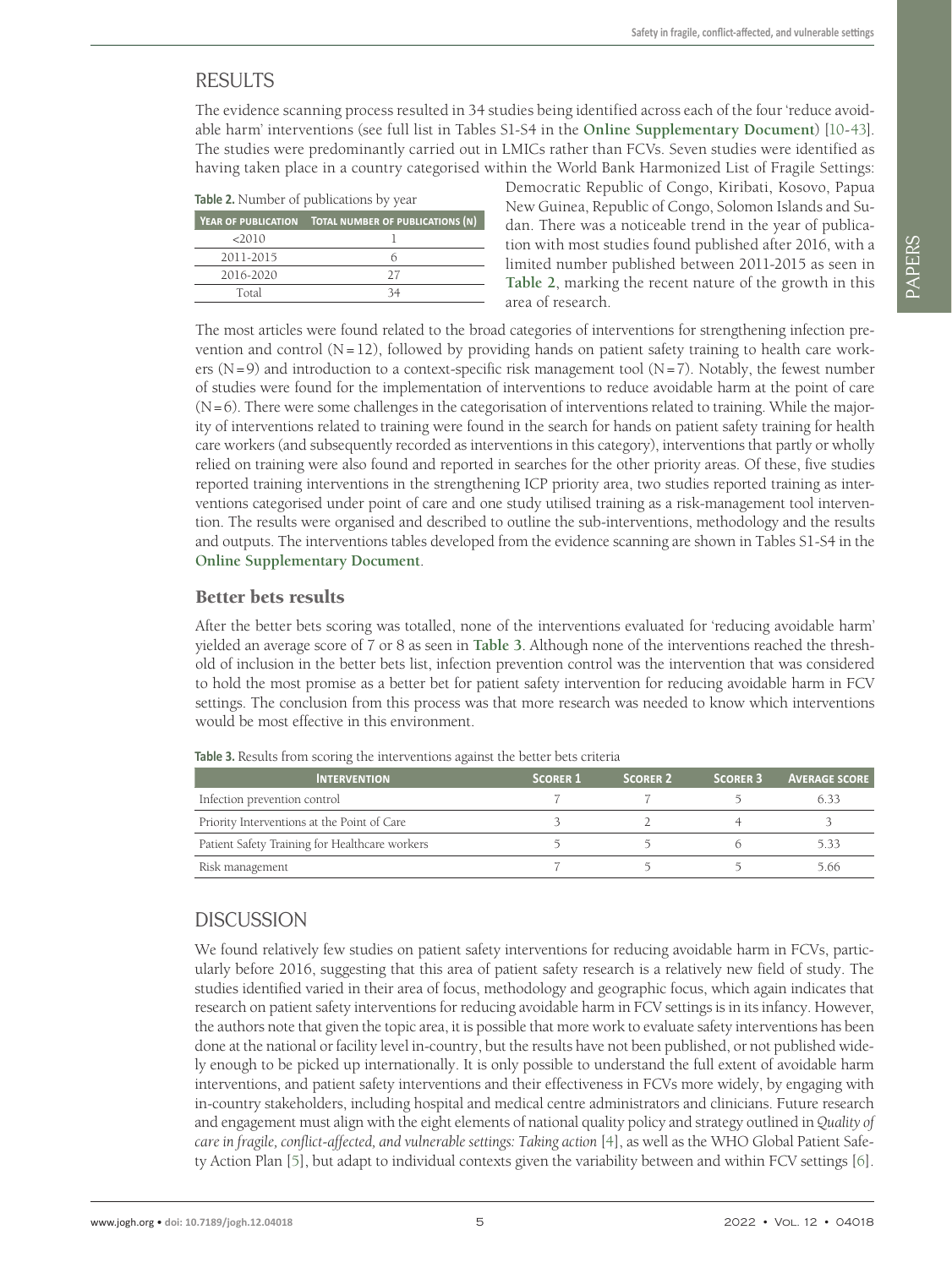#### Focus areas in patient safety

Despite the relatively small number of results there is a clear focus on infection prevention and control in the published literature, which accounted for 12 of the 34 publications identified. Such a focus may reflect the global discourse and promotion of infectious disease prevention through initiatives such as the "My five moments for hand hygiene" campaign developed and championed by WHO [[44\]](#page-9-1). Notably, infection and prevention control also received the highest better bets scoring (**[Table](#page-4-1) 3**). This is perhaps not surprising given the better bets scorers require evidence to provide a score in areas such as feasibility of implementation and generalisability of the studies evidence. As such, when particular focus areas have a wealth of evidence available, scoring, particularly lower scores, better reflect the effectiveness of the intervention itself rather than the lack of evidence.

Priority interventions at the point of care was the focus area with the least number of identified studies on effectiveness (6/34) as well as the intervention area with the lowest better bets scoring. Again, this suggests a relationship between the number of studies found and the feasibility of better bets scoring offering a true score of effectiveness. However, the lack of studies found in this topic may also suggest that point of care interventions are not a focus of patient safety interventions to reduce avoidable harm in FCV settings. There are several reasons this could be the case. The most obvious hypothesis is that global patient safety campaigns typically focus on single actions or preventative outcomes such as the second global patient safety challenge 'Safe Surgery Saves Lives' [\[45](#page-9-2)]. ICP recommendations and guidance, for example, have been promoted widely at the national and international level since the 1980s [\[46](#page-9-3)]. Instead, patient safety at the point of care covers multiple actions and preventive outcomes, and is highly context specific. As such, the majority of patient safety interventions at the point of care may not be considered a priority in FCVs as they require greater planning and coordination and are currently without easily accessed resources from health bodies such as WHO.

## Growing attention on FCV settings

A significant number of the papers found through the evidence scanning process were published between 2016 and 2020 (N=27), with a noticeable proportion also published between 2011-2015, compared to the number found between 2003, as intended by the search parameters, and 2010. There has been a significant change in the prevalence of violent conflict during this period, which has been particularly dramatic since 2010. For example, the onset of the Arab Spring in 2010, followed by the longstanding Syrian and Yemeni civil wars beginning in 2012 and 2014 respectively, has shifted the geographical focus of violent conflict to the Middle East [\[47\]](#page-9-4). In Africa, armed conflict has been in decline since 2015, however violence involving militant Islamic groups remains a source of conflict across the continent [[48\]](#page-9-5). Simultaneously, the rise of social media platforms such as Facebook being exclusively accessed on mobile phones increased in this period (since 2012); perhaps offering individuals living and working in FCVs the opportunity to broadcast their experiences more widely for the first time, and bringing attention to the need for health and humanitarian research [[49\]](#page-9-6).

The global FCV landscape has rapidly changed since this time, due to climate change, increasing inequalities, demographic changes, and political instability [\[3\]](#page-7-2). LMICs, where there is likely to be a higher incidence of FCV settings, disproportionately bear the burden of this increasing conflict. The political instability present in the Middle East over the last decade, and in particular the Syrian conflict, alongside a significant increase in the number of displaced people, estimated to be 79.5 million at the end of 2019 [[50\]](#page-9-7), could be the cause of this more recent focus on implementing safety interventions for the health care received in LMICs and FCV settings [\[51](#page-9-8)]. As such, there is much to learn from effective patient safety interventions in a range of health care settings, including those in LMIC countries. As in FCV settings, health care resources in LMIC settings are often challenged by inadequate resources, infrastructure, and skills to operationalize to varying extents, which could provide a relevant evidence base that could be considered and applied in FCV contexts. However, future research should also seek to advance the evidence base by exploring what interventions may be effective, as well as the facilitators and barriers to successful implementation, across different areas of health care and disaster response research in FCV settings which are likely to have unique challenges.

The COVID-19 pandemic is going to increase the number of extreme poor globally and is exacerbating existing FCV settings. Until now the full impact of the pandemic on health care provision in FCV settings is yet to be quantified but it can be considered, given that it will be these populations who will be disproportionately impacted due to a lack of resources, that these settings are likely to see a long-term impact on health outcomes and provision of safe care as a result.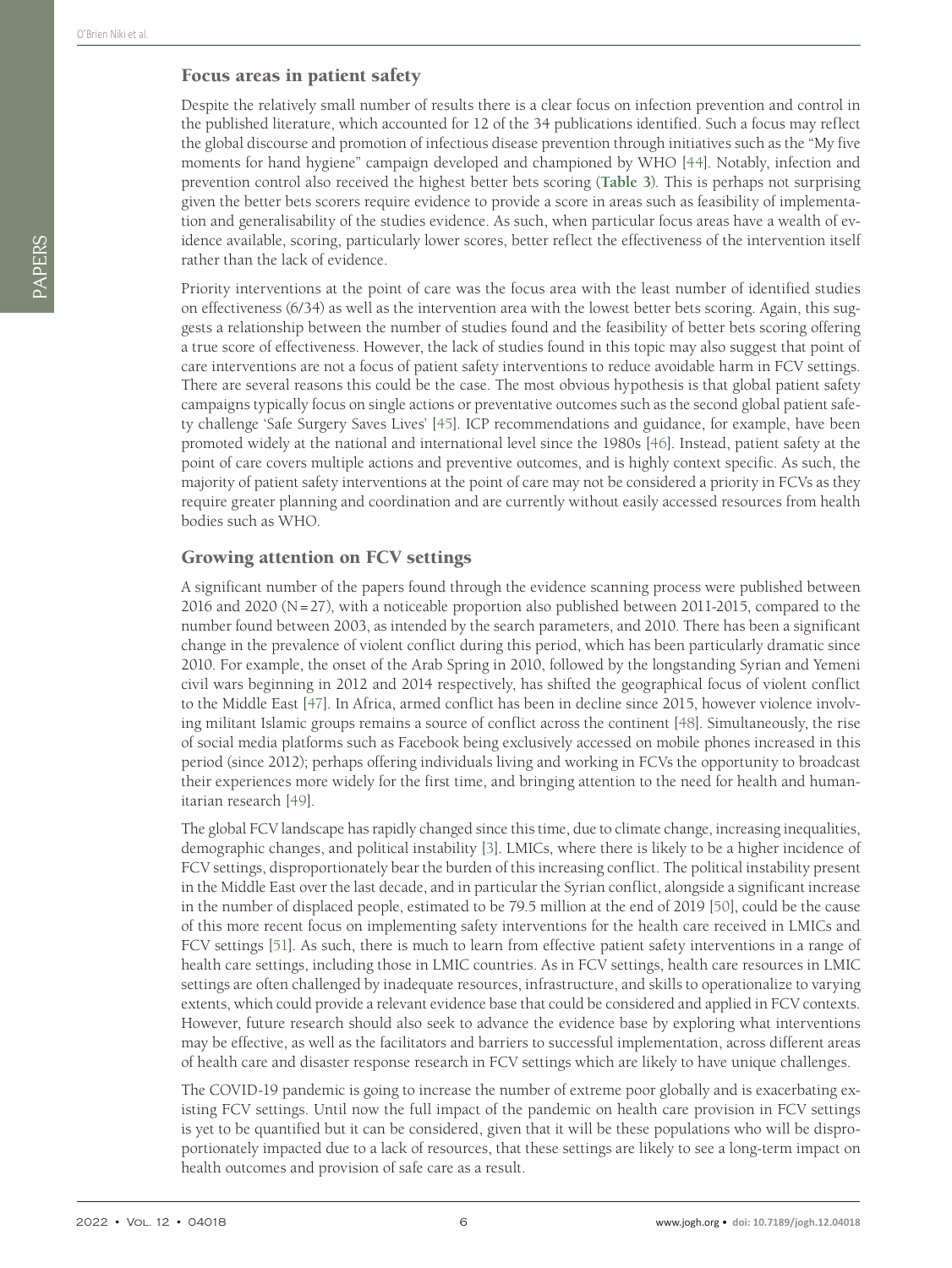## Limitations of the evidence scanning and better bets methodology

We recognise the considerable limitations around the evidence scanning and better bets approach and view this work as a starting point to answer a complex problem for those working in these extremely challenging settings. The importance of further research on patient safety interventions in FCV settings and how best to dissect existing evidence given the varied range of challenges and health systems found within and across FCV settings cannot be stressed enough. The primary challenge to the effectiveness of the approach was the lack of existing literature relevant to FCV settings on the selected patient safety topic area: reducing avoidable harm. This is likely due to both a historical lack of funding and research and the challenges of conducting impact research in these settings, but also suggests that much of the relevant research is not being captured in academic publications or accessible grey literature [[6\]](#page-7-4). It was considered whether there is research done in these localities that does not reach peer-reviewed journals or widely published literature that could be accessed and utilised in this area. The limited findings of the evidence scanning process, led us to consider whether it would be beneficial to utilise an expert consultation process where experts working in FCVs have the opportunity to share their view on the effectiveness of specific patient safety interventions for these settings. We believe that health workers and experts working in the field are best placed to advise on where evidence of the effectiveness of patient safety interventions in FCVs can be found, how the effectiveness of interventions can be measured, and where the essential gaps in research lie.

The evidence scanning method was also broad, which as a positive, offered researchers more flexibility in how and where to find evidence, however further definition of keywords and search databases may be beneficial. Another limitation found was the broad nature of the four 'reducing avoidable harm' interventions identified by WHO and the lack of a clear distinction between the interventions in some cases (eg, where handwashing could be considered a point of care intervention and an intervention to strengthen ICP. A training course on strengthening ICP could also be categorised as providing hands on training to health care workers). It would be valuable to further vet and refine these interventions, informed by ongoing research and other engagement with those in FCV settings. The evidence scanning also found a wide variety of sub-interventions within each category; it would be beneficial to expand the number of interventions to search within smaller categories to better capture the specificities and scope of patient safety interventions and their effectiveness in future research. As also noted, the approach based on the WHO 'reducing avoidable harm' interventions resulted in the inclusion of training interventions across all categories, not just in the hands-on patient safety training for health care workers priority area. It may be helpful to develop hands on patient safety training for health care workers as a sub-category under the other priority areas to reflect that training will be an integral component of all patient safety priorities rather than a standalone priority. The limitations of the better bets scoring process centre around two themes; broadness of the interventions and lack of evidence. The broad nature of the interventions makes it challenging to score them both in comparison with each other and against the four criteria. For future work, and where a larger number of studies might be available, it may be beneficial to group the studies found by the evidence scanning into sub-interventions before undertaking the scoring process.

## Limitations of the paper

There are several limitations that must be acknowledged. While the evidence scanning approach was used to enable a wide and flexible search, relevant papers may still have been missed and evidence selection bias could have occurred during the evidence scanning process. Additionally, in using only one of five areas of interventions as defined by the WHO *Quality of care in fragile, conflict-affected, and vulnerable settings: Taking action* report [\[4](#page-7-3)], the results of the evidence scanning may not be reflective of the amount of evidence available in other intervention areas. Finally, there is a risk of selection bias as the study was conducted by researchers in the UK and US, some of whom have limited practical experience delivering health care or patient safety interventions in FCV settings. This limitation was partly mitigated based on the diverse academic background and perspective of the authorship and by following a clearly defined process of better bets scoring. However, future research in this area should seek broader diversity within the research team to ensure clinical and non-clinical health care staff, policymakers, and researchers working in FCV settings are able to contribute to research design and execution.

## CONCLUSIONS

With increasing numbers of the global poor expected to live in FCV settings by 2030 due to widespread political instability, conflict, impacts climate change and the effects of the COVID-19 pandemic, further research on patient safety in such settings is urgently and rapidly needed. The WHO estimates 60% of preventable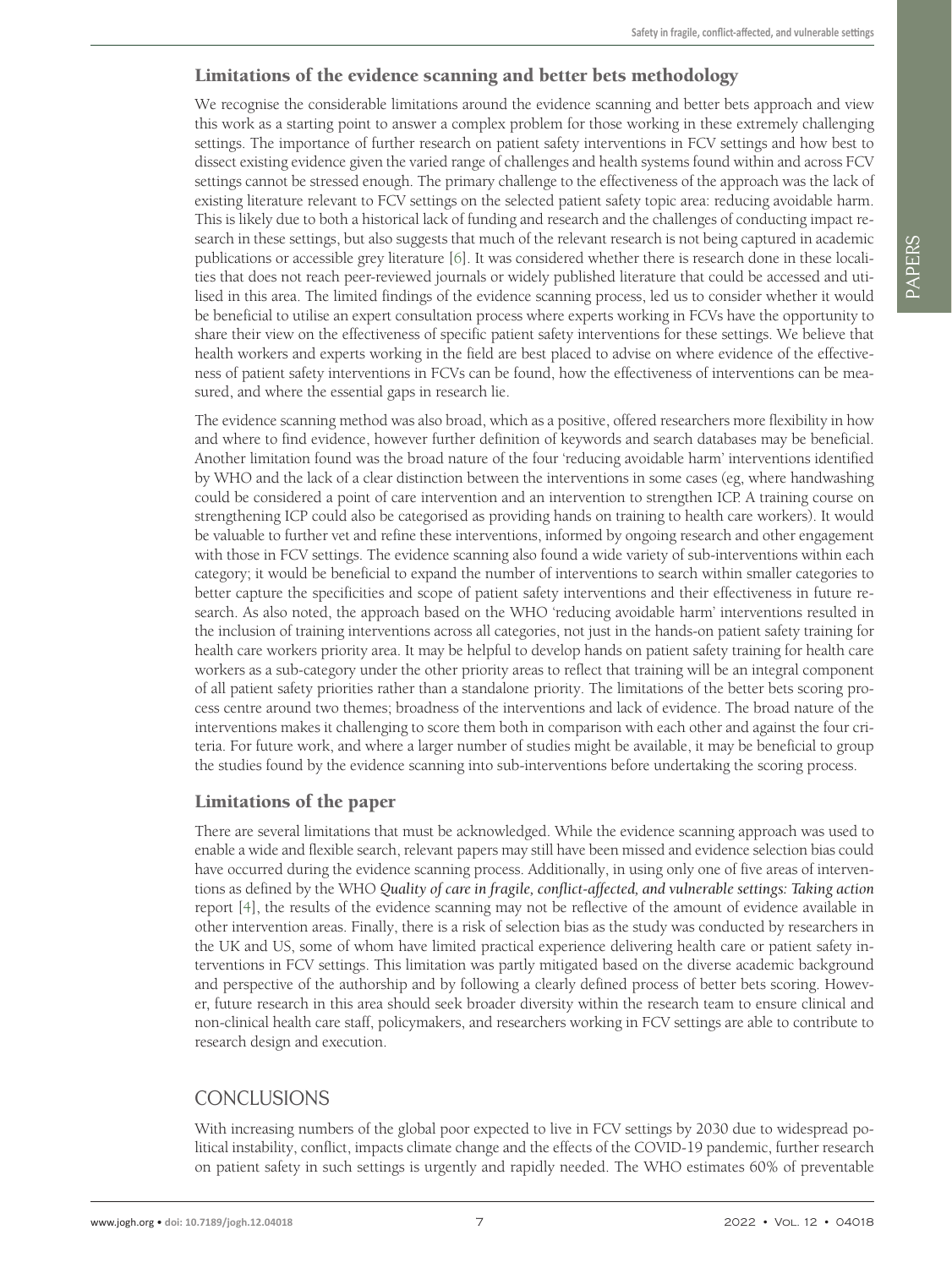PAPERS

maternal deaths globally take place in FCV settings, highlighting the need to address avoidable harm and scale up patient safety interventions [\[4\]](#page-7-3). Scanning existing evidence on patient safety interventions in FCV settings has facilitated some limited insights into which interventions may be most feasible and effective to implement in FCV settings.

Our findings, unsurprisingly, were that infection prevention and control was the most reported patient safety intervention in the studies relevant to FCV settings. There is an implication from our findings that system and population level interventions can tend to take precedence in FCV settings over individual interventions such as patient identification, possibly due to the increased complexities with implementing micro interventions. However, clearly there is a compelling need to expand the types of safety interventions routinely implemented. Examining the evidence alongside and through the experience of those working in health systems in FCV settings will allow for an expanded understanding of which set of patient safety interventions should be prioritized for provision of both UHC and safe, quality care for populations in FCV settings. There is also a need to examine how existing evidence on interventions in FCVs relate to organisational and system level patient safety objectives, and with the seven strategic objectives outlined in the WHO Patient Safety Action Plan, as well as the WHO Framework for Quality in Fragile States.

As noted, the clear next step is to engage with those working in FCV settings, particularly those in the clinical environment, to understand whether information on the effectiveness of patient safety interventions might exist. Following that, stakeholders such as patients and communities/ clinicians, policy makers and NGOs must also be engaged to assist the global health community more widely in understanding the priority areas for future research in patient safety interventions in FCV settings. However, perhaps the most essential element of future work, and a key consideration throughout the process of identifying next steps, is to ensure research and evidence is developed in such a way that it is free, easily accessible and implementable for those working in already under resourced, fragmented, and overstretched health care environments.

**Acknowledgements:** This work was supported by the NIHR Imperial Patient Safety Translational Research Centre (PSTRC), alongside input from the UNC Gillings School of Public Health. The views expressed are those of the authors and not necessarily those of the NIHR or the UK Department of Health and Social Care.

**Funding:** This work was supported by the NIHR Imperial Patient Safety Translational Research Centre (PSTRC). The views expressed are those of the authors and not necessarily those of the NIHR or the UK Department of Health and Social Care.

**Authorship contributions:** All authors conceptualised the manuscript. SL developed the evidence scanning approach. NO and AS lead on the writing of the original draft with support from KF. All authors equally contributed to the writing, reviewing, and editing. MD supervised the work.

**Competing interests:** The authors completed the ICMJE Unified Competing Interest form (available upon request from the corresponding author), and declare no conflicts of interest.

**Additional material**

<span id="page-7-7"></span>[Online Supplementary Document](https://jogh.org/documents/2022/jogh-12-04018-s001.pdf)

- <span id="page-7-0"></span>1 Syed SB, Leatherman S, Neilson M, Griekspoor A, Horemans D, Letaief M, et al. Improving quality of care in fragile, conflict-affected and vulnerable settings. Bull World Health Organ. 2020;98:2-2A. [Medline:31902953](https://www.ncbi.nlm.nih.gov/entrez/query.fcgi?cmd=Retrieve&db=PubMed&list_uids=31902953&dopt=Abstract) [doi:10.2471/BLT.19.246280](https://doi.org/10.2471/BLT.19.246280)
- <span id="page-7-1"></span>2 National Academies of Sciences, Engineering, and Medicine, Health and Medicine Division, Board on Health Care Services, Board on Global Health, Committee on Improving the Quality of Health Care Globally. Crossing the Global Quality Chasm: Improving Health Care Worldwide. Washington (DC): National Academies Press (US); 2018.
- <span id="page-7-2"></span>3 World Bank. Fragility, Conflict and Violence Overview. World Bank, 2021. Available: [https://www.worldbank.org/en/topic/](https://www.worldbank.org/en/topic/fragilityconflictviolence/overview) [fragilityconflictviolence/overview.](https://www.worldbank.org/en/topic/fragilityconflictviolence/overview) Accessed: 8 July 2021.
- <span id="page-7-3"></span>4 World Health Organization. WHO Quality of Care in Fragile, Conflict-Affected and Vulnerable Settings: Taking Action. Geneva: WHO, 2020. Available: [https://www.who.int/teams/integrated-health-services/quality-health-services/quality-of-care-in-frag](https://www.who.int/teams/integrated-health-services/quality-health-services/quality-of-care-in-fragile-conflict-affected-and-vulnerable-settings)[ile-conflict-affected-and-vulnerable-settings](https://www.who.int/teams/integrated-health-services/quality-health-services/quality-of-care-in-fragile-conflict-affected-and-vulnerable-settings). Accessed: 8 July 2021.
- <span id="page-7-5"></span>5 World Health Organization. Global Patient Safety Action Plan 2021-30: Towards eliminating avoidable harm in health care. Geneva: WHO, 2021. Available: [https://www.who.int/teams/integrated-health-services/patient-safety/policy/global-patient-safe](https://www.who.int/teams/integrated-health-services/patient-safety/policy/global-patient-safety-action-plan)[ty-action-plan](https://www.who.int/teams/integrated-health-services/patient-safety/policy/global-patient-safety-action-plan). Accessed: 3 December 2021.
- <span id="page-7-4"></span>6 Shaw S, O'Brien N, Flott K, Leatherman S, Neves AL, Durkin M. The urgent need to identify and evaluate safety interventions in fragile, conflict-affected and vulnerable settings. J Glob Health. 2021;11:03082.
- <span id="page-7-6"></span>7 World Bank. Delivering Quality Health Services: A Global Imperative for Universal Health Coverage. World Bank, 2018. Available: [https://www.worldbank.org/en/topic/universalhealthcoverage/publication/delivering-quality-health-services-a-glob](https://www.worldbank.org/en/topic/universalhealthcoverage/publication/delivering-quality-health-services-a-global-imperative-for-universal-health-coverage)[al-imperative-for-universal-health-coverage](https://www.worldbank.org/en/topic/universalhealthcoverage/publication/delivering-quality-health-services-a-global-imperative-for-universal-health-coverage). Accessed: 8 July 2021.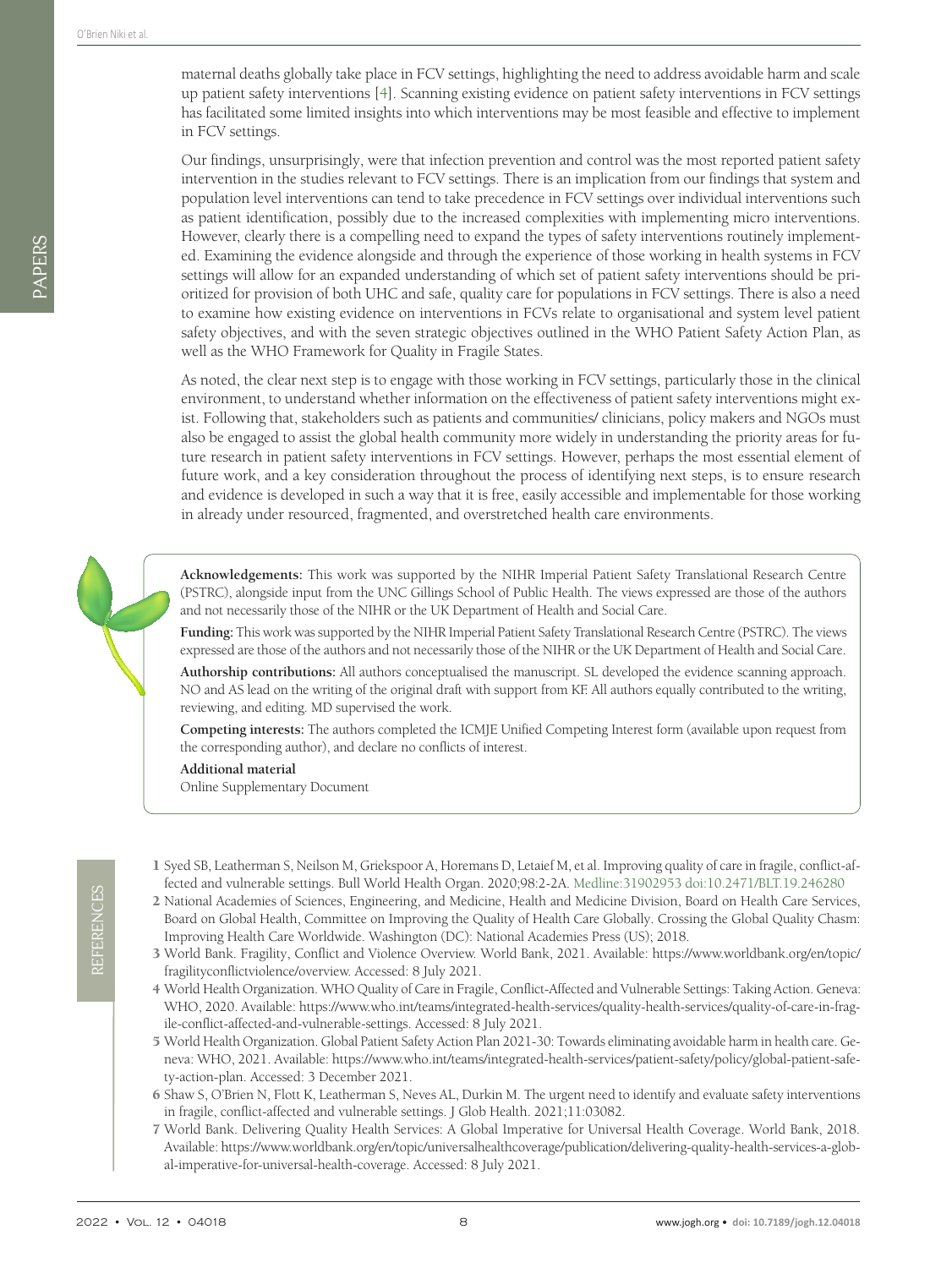- <span id="page-8-0"></span>8 World Bank. Country and Lending Groups – World Bank Data Help Desk. World Bank, 2021. Available: [https://datahelpdesk.](https://datahelpdesk.worldbank.org/knowledgebase/articles/906519-world-bank-country-and-lending-groups) [worldbank.org/knowledgebase/articles/906519-world-bank-country-and-lending-groups](https://datahelpdesk.worldbank.org/knowledgebase/articles/906519-world-bank-country-and-lending-groups). Accessed: 8 July 2021.
- <span id="page-8-1"></span>9 Polit DF, Beck CT. Generalization in quantitative and qualitative research: myths and strategies. Int J Nurs Stud. 2010;47:1451- 8. [Medline:20598692](https://www.ncbi.nlm.nih.gov/entrez/query.fcgi?cmd=Retrieve&db=PubMed&list_uids=20598692&dopt=Abstract) [doi:10.1016/j.ijnurstu.2010.06.004](https://doi.org/10.1016/j.ijnurstu.2010.06.004)
- <span id="page-8-2"></span>10 Zimmerman PA, Yeatman H, Jones M, Murdoch H. Evaluating infection control: A review of implementation of an infection prevention and control program in a low-income country setting. Am J Infect Control. 2013;41:317-21. [Medline:23102988](https://www.ncbi.nlm.nih.gov/entrez/query.fcgi?cmd=Retrieve&db=PubMed&list_uids=23102988&dopt=Abstract) [doi:10.1016/j.ajic.2012.05.007](https://doi.org/10.1016/j.ajic.2012.05.007)
- 11 Ousman K, Kabego L, Talisuna A, Diaz J, Mbuyi J, Houndjo B, et al. The impact of Infection Prevention and control (IPC) bundle implementation on IPC compliance during the Ebola virus outbreak in Mbandaka/ Democratic Republic of the Congo: a before and after design. BMJ Open. 2019;9:e029717. [Medline:31492782](https://www.ncbi.nlm.nih.gov/entrez/query.fcgi?cmd=Retrieve&db=PubMed&list_uids=31492782&dopt=Abstract) [doi:10.1136/bmjopen-2019-029717](https://doi.org/10.1136/bmjopen-2019-029717)
- 12 Forrester JA, Koritsanasky LA, Amenu D, Haynes AB, Berry WR, Alemu S, et al. Developing Process Maps as a Tool for a Surgical Infection Prevention Quality Improvement Initiative in Resource-Constrained Settings. J Am Coll Surg. 2018;226:1103- 16.e3. [Medline:29574175](https://www.ncbi.nlm.nih.gov/entrez/query.fcgi?cmd=Retrieve&db=PubMed&list_uids=29574175&dopt=Abstract) [doi:10.1016/j.jamcollsurg.2018.03.020](https://doi.org/10.1016/j.jamcollsurg.2018.03.020)
- 13 Sopjani I, Jahn P, Behrens J. Training as an Effective Tool to Increase the Knowledge About Hand Hygiene Actions. An Evaluation Study of Training Effectiveness in Kosovo. Med Arch. 2017;71:16-9. [Medline:28428667](https://www.ncbi.nlm.nih.gov/entrez/query.fcgi?cmd=Retrieve&db=PubMed&list_uids=28428667&dopt=Abstract) [doi:10.5455/medarh.2017.71.16-19](https://doi.org/10.5455/medarh.2017.71.16-19)
- 14 Keïta M, Camara AY, Traore F. Impact of infection prevention and control training on health facilities during the Ebola virus disease outbreak in Guinea. BMC Public Health. 2018;18:547. [Medline:29699538](https://www.ncbi.nlm.nih.gov/entrez/query.fcgi?cmd=Retrieve&db=PubMed&list_uids=29699538&dopt=Abstract) [doi:10.1186/s12889-018-5444-3](https://doi.org/10.1186/s12889-018-5444-3)
- www.forgaliterialson.org / European Schwarz en European Schwarz en Entwicklung in 1982 × 10.7189/jogh.12.0414 × 10.7189/jogh.12.0414 × 10.7189/jogh.12.0414 × 10.7189/jogh.12.0414 × 10.8414 × 10.8414 × 10.8414 × 10.8414 × 15 Watson J, D'Mello-Guyett L, Flynn E, Falconer J, Esteves-Mills J, Prual A, et al. Interventions to improve water supply and quality, sanitation and handwashing facilities in healthcare facilities, and their effect on healthcare-associated infections in low-income and middle-income countries: a systematic review and supplementary scoping review. BMJ Glob Health. 2019;4:e001632. [Medline:31354976](https://www.ncbi.nlm.nih.gov/entrez/query.fcgi?cmd=Retrieve&db=PubMed&list_uids=31354976&dopt=Abstract) [doi:10.1136/bmjgh-2019-001632](https://doi.org/10.1136/bmjgh-2019-001632)
	- 16 Basheer Koko Baraka M, Elsayed A, Abdalla Mohamedani AA. Effect on rates of surgical site infection following application of an infection prevention and control training program in Elsha'ab hospital, Khartoum, Sudan. J US China Med Sci. 2014;11:205- 11. [doi:10.17265/1548-6648/2014.04.005](https://doi.org/10.17265/1548-6648/2014.04.005)
	- 17 Matar MJ, Moghnieh RA, Awad LS, Kanj SS. Effective Strategies for Improving Hand Hygiene in Developing Countries. Curr Treat Options Infect Dis. 2018;10:310-29. [doi:10.1007/s40506-018-0152-1](https://doi.org/10.1007/s40506-018-0152-1)
	- 18 Forrester JA, Koritsansky L, Parsons BD, Hailu M, Amenu D, Alemu S, et al. Development of a Surgical Infection Surveillance Program at a Tertiary Hospital in Ethiopia: Lessons Learned from Two Surveillance Strategies. Surg Infect (Larchmt). 2018;19:25. [Medline:29135348](https://www.ncbi.nlm.nih.gov/entrez/query.fcgi?cmd=Retrieve&db=PubMed&list_uids=29135348&dopt=Abstract) [doi:10.1089/sur.2017.136](https://doi.org/10.1089/sur.2017.136)
	- 19 Rondinelli I, Dougherty G, Madevu-Matson CA, Toure M, Akinjeji A, Ogongo I, et al. An innovative quality improvement approach for rapid improvement of infection prevention and control at health facilities in Sierra Leone. Int J Qual Health Care. 2020;32:85-92. [Medline:32060520](https://www.ncbi.nlm.nih.gov/entrez/query.fcgi?cmd=Retrieve&db=PubMed&list_uids=32060520&dopt=Abstract) [doi:10.1093/intqhc/mzz137](https://doi.org/10.1093/intqhc/mzz137)
	- 20 Kilpatrick C, Tartari A, Gayet-Ageron J, Storr J, Tomczyk S, Allegranzi B. Global hand hygiene improvement progress: two surveys using the WHO Hand Hygiene Self-Assessment Framework. J Hosp Infect. 2018;100:202-6. [Medline:30071266](https://www.ncbi.nlm.nih.gov/entrez/query.fcgi?cmd=Retrieve&db=PubMed&list_uids=30071266&dopt=Abstract) [doi:10.1016/j.jhin.2018.07.036](https://doi.org/10.1016/j.jhin.2018.07.036)
	- 21 Barrera-Cancedda AE, Riman KA, Shinnick JE, Buttenheim AM. Implementation strategies for infection prevention and control promotion for nurses in Sub-Saharan Africa: a systematic review. Implement Sci. 2019;14:111. [Medline:31888673](https://www.ncbi.nlm.nih.gov/entrez/query.fcgi?cmd=Retrieve&db=PubMed&list_uids=31888673&dopt=Abstract) [doi:10.1186/](https://doi.org/10.1186/s13012-019-0958-3) [s13012-019-0958-3](https://doi.org/10.1186/s13012-019-0958-3)
	- 22 White MC, Rakotoarisoa T, Cox NH, Close KL, Kotze J, Watrous A. A Mixed-Method Design Evaluation of the SAFE Obstetric Anaesthesia Course at 4 and 12–18 Months After Training in the Republic of Congo and Madagascar. Anesth Analg. 2019;129:1707-14. [Medline:31743192](https://www.ncbi.nlm.nih.gov/entrez/query.fcgi?cmd=Retrieve&db=PubMed&list_uids=31743192&dopt=Abstract) [doi:10.1213/ANE.0000000000004329](https://doi.org/10.1213/ANE.0000000000004329)
	- 23 White MC, Peterschmidt J, Callahan J, Fitzgerald JE, Close KL. Interval follow up of a 4-day pilot program to implement the WHO surgical safety checklist at a Congolese hospital. Global Health. 2017;13:42. [Medline:28662709](https://www.ncbi.nlm.nih.gov/entrez/query.fcgi?cmd=Retrieve&db=PubMed&list_uids=28662709&dopt=Abstract) [doi:10.1186/s12992-](https://doi.org/10.1186/s12992-017-0266-0) [017-0266-0](https://doi.org/10.1186/s12992-017-0266-0)
	- 24 Sahiledengle B, Zenbaba D, Allison D. Enhancing Healthcare Workers' Infection Prevention and Patient Safety Awareness: In-service Training at Goba Referral Hospital. Ethiopian Health Care Quality Bulletin. 2019;1:95-100.
	- 25 Lashoher A, Schneider EB, Juillard C, Stevens K, Colantuoni E, Berry WR, et al. Implementation of the World Health Organization Trauma Care Checklist Program in 11 Centers Across Multiple Economic Strata: Effect on Care Process Measures. World J Surg. 2017;41:954-62. [Medline:27800590](https://www.ncbi.nlm.nih.gov/entrez/query.fcgi?cmd=Retrieve&db=PubMed&list_uids=27800590&dopt=Abstract) [doi:10.1007/s00268-016-3759-8](https://doi.org/10.1007/s00268-016-3759-8)
	- 26 Taekman JM, Foureman MF, Bulamba F, Steele M, Comstock E, Kintu A, et al. A Novel Multiplayer Screen-Based Simulation Experience for African Learners Improved Confidence in Management of Postpartum Hemorrhage. Front Public Health. 2017;5:248. [Medline:29018791](https://www.ncbi.nlm.nih.gov/entrez/query.fcgi?cmd=Retrieve&db=PubMed&list_uids=29018791&dopt=Abstract) [doi:10.3389/fpubh.2017.00248](https://doi.org/10.3389/fpubh.2017.00248)
	- 27 Tansley G, Bailey JG, Gu Y, Murray M, Livingston P, Georges N, et al. Efficacy of Surgical Simulation Training in a Low-Income Country. World J Surg. 2016;40:2643-9. [Medline:27250083](https://www.ncbi.nlm.nih.gov/entrez/query.fcgi?cmd=Retrieve&db=PubMed&list_uids=27250083&dopt=Abstract) [doi:10.1007/s00268-016-3573-3](https://doi.org/10.1007/s00268-016-3573-3)
	- 28 Mossenson AI, Tuyishime E, Rawson D, Mukwesi C, Whynot S, Mackinnon SP, et al. Promoting anaesthesia providers' non-technical skills through the Vital Anaesthesia Simulation Training (VAST) course in a low-resource setting. Br J Anaesth. 2020;124:206-13. [Medline:31839255](https://www.ncbi.nlm.nih.gov/entrez/query.fcgi?cmd=Retrieve&db=PubMed&list_uids=31839255&dopt=Abstract) [doi:10.1016/j.bja.2019.10.022](https://doi.org/10.1016/j.bja.2019.10.022)
	- 29 Fast O, Fast C, Fast D, Veltjens S, Salami Z, White M. Mixed methods evaluation of the impact of a short-term training program on sterile processing knowledge, practice and attitude in three hospitals in Benin. Antimicrob Resist Infect Control. 2018;7:20. [Medline:29456840](https://www.ncbi.nlm.nih.gov/entrez/query.fcgi?cmd=Retrieve&db=PubMed&list_uids=29456840&dopt=Abstract) [doi:10.1186/s13756-018-0312-6](https://doi.org/10.1186/s13756-018-0312-6)
	- 30 Bunogerane GJ, Taylor K, Lin Y, Costas-Chavarri A. Using Touch Surgery to Improve Surgical Education in Low- and Middle-Income Settings: A Randomized Control Trial. J Surg Educ. 2018;75:231-7. [Medline:28712686](https://www.ncbi.nlm.nih.gov/entrez/query.fcgi?cmd=Retrieve&db=PubMed&list_uids=28712686&dopt=Abstract) [doi:10.1016/j.jsurg.2017.06.016](https://doi.org/10.1016/j.jsurg.2017.06.016)